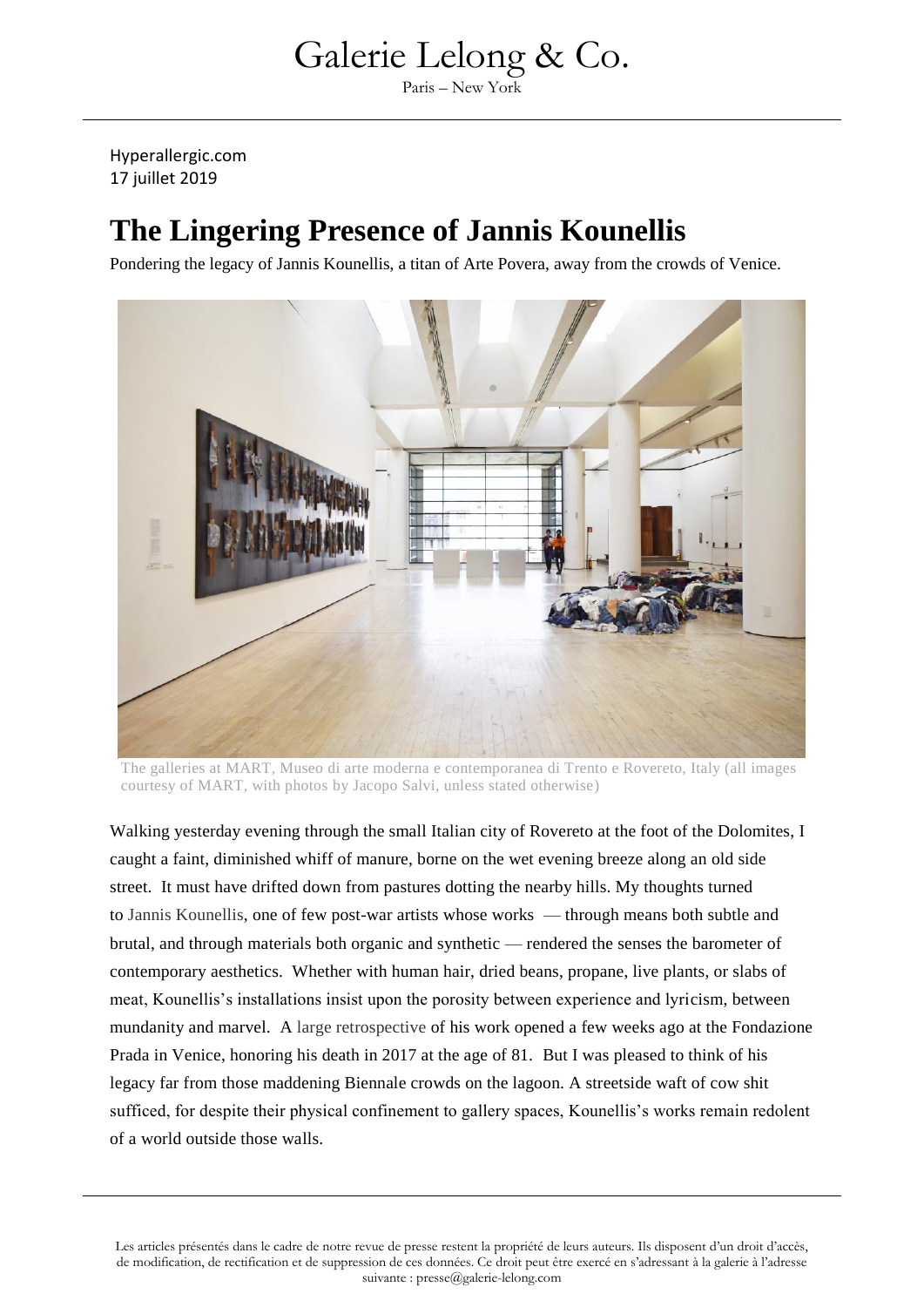Paris – New York

I'd just been down the road at MART, The Museum of Modern and Contemporary Art of Trento and Rovereto. A large, untitled work by Kounellis hangs on its top floor: a sprawling, flat iron panel bearing several bundles of long wooden fragments, each wrapped in a crumpled sheet of lead. Though made in 1991, the piece exemplifies the artist's work since the mid-1960s. Developed before and continuing long after Arte Povera — of which Kounellis became a prominent exponent — his body of work outlasted that shifting moniker by several decades. It did so through a practice at once consistently heterogeneous and rigorously admixed.



Jannis Kounellis, Untitled (1991) (installation view) lead, iron, and wood, 78.74 x 354.33 inches (200 x 900 cm)

Born in Greece, Kounellis studied under the Roman painter Toti Scialoja and completed proto-Pop canvases bearing ciphers and letters in the late 1950s and early '60s, before eventually bringing his practice into real time and space. A mixed-media, untitled painting from 1958 illustrates this passage from representation to a tautology of the material world: its simulacral sign for a tobacco stand is easily (and willfully) confused with the real thing. So too did Kounellis' performances — in which he wrapped himself like a mock-shaman in his own canvases — exact aesthetic experimentation from the flattened plane of painting to the realm of the body and duration. It is no coincidence that the wooden elements in his piece at MART include various disassembled frames.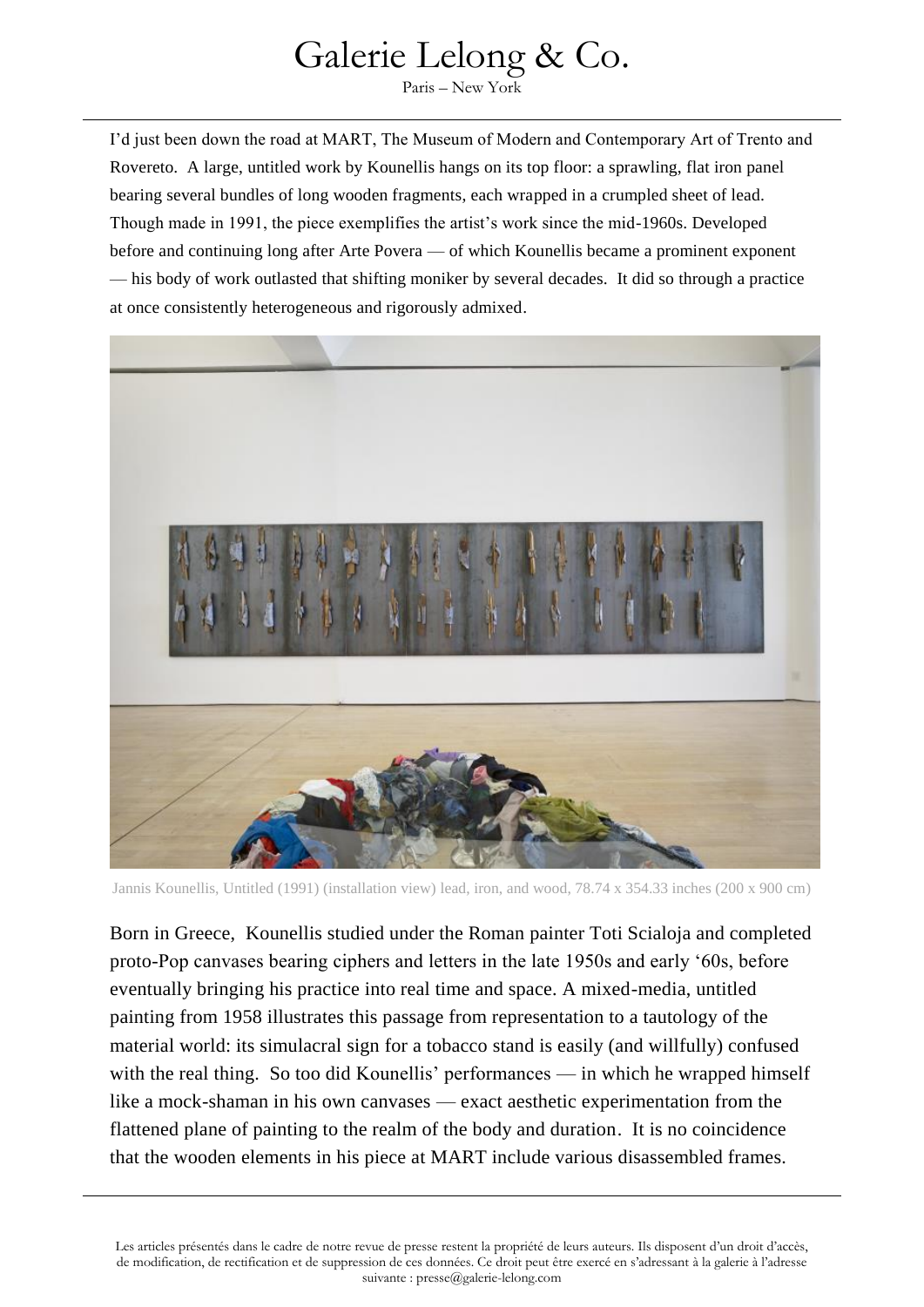Paris – New York

The widespread tendency toward a dematerialization of aesthetics, out of which Kounellis' work emerged in the 1960s, took sustained aim at painting as both a medium and an institution.

However, he never quite managed to banish painterly sensibility from his oeuvre entirely. His previous experience as a set designer for the opera and theater imbues his three-dimensional installations with a symmetrical staging and a strong frontal orientation. These works entail substances seemingly inimical to the antiseptic spaces of the gallery's white cube: coal, coffee, wool, and rocks. For his most infamous work, he tethered twelve live horses to the walls of Rome's Galleria l'Attico — whose snorts, sweat, and shit took the readymade into new sensorial dimensions. Still, his installations retained some residually iconographic and even literary allusions (twelve apostles, Twelve Olympians, twelve lunar months, etc.). Such allusions —along with those to his childhood memories of the comestibles unloaded on the docks of his native Piraeus point to the myriad ways in which Kounellis's work has long eschewed the ascetic strictures attendant upon the 1960s exploration of objecthood.



Jannis Kounellis, Untitled (12 Horses) at Gavin Brown's Enterprise, New York, in 2015. Photo by Allison Meier for Hyperallergic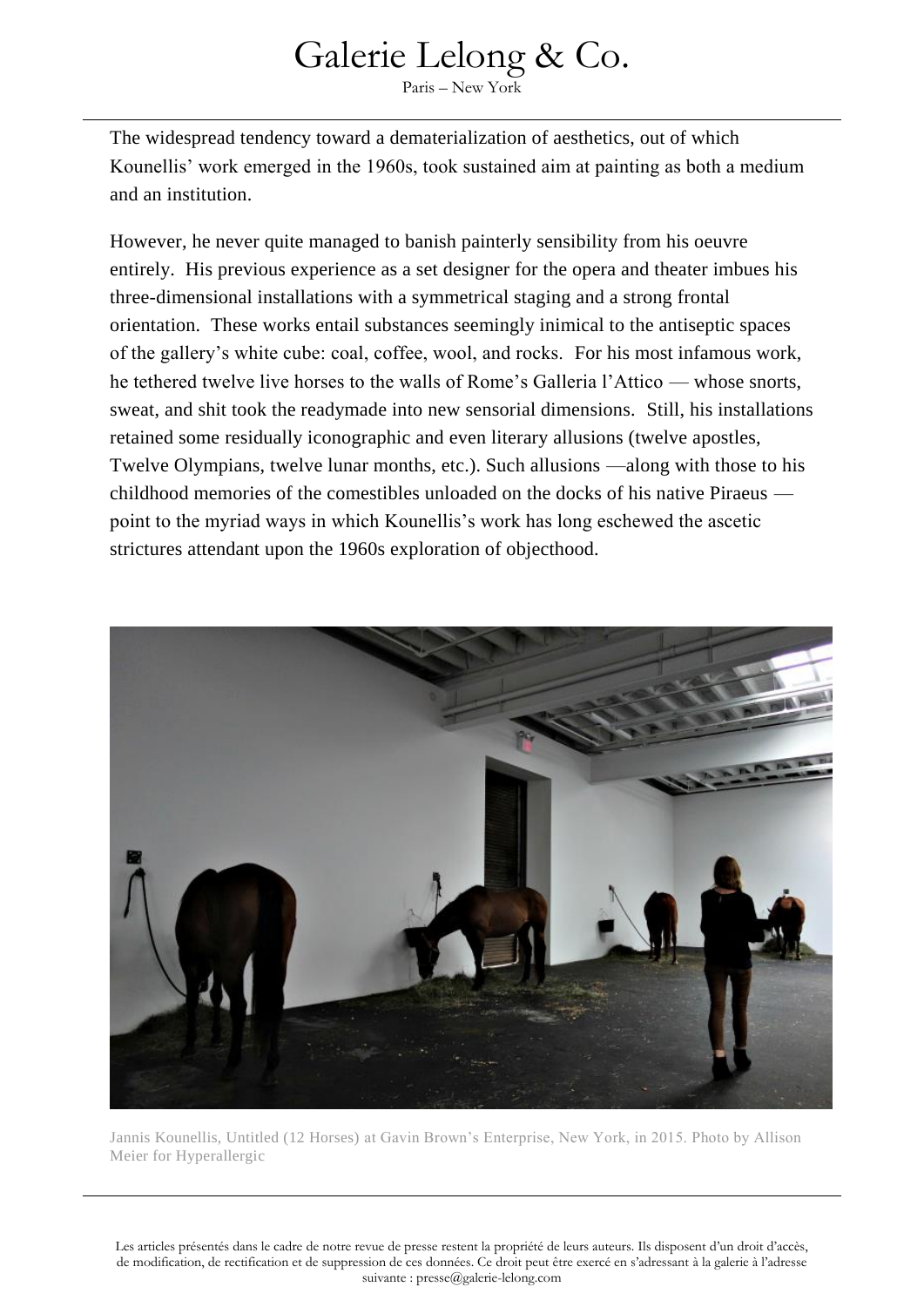Paris – New York

Indeed it is a particular hybridity – a co-presence of seemingly unrelated materials – which distinguishes Kounellis's assemblages, and sets them in unspoken opposition to American minimalism and its resonance (however unintended) with corporate design. The French conceptual artist [Daniel Buren](https://en.wikipedia.org/wiki/Daniel_Buren) once remarked of Kounellis' work that it suggested "Giorgio de Chirico's painting in three dimensions." We find in the latter's canvases dissimilar objects staged as if they belonged together: a plaster cast and a rubber ball, a seemingly ancient bust and modern sunglasses. More apposite to de Chirico's imagery are works by Kounellis's fellow *poverista* Giulio Paolini, whose aridly conceptual pieces – centering upon practices of framing, perspective, and spectatorship – extend the cerebral poetry of Metaphysical painting to three and four dimensions. Kounellis, by contrast, deploys his objects' theatricality to phenomenological ends.

Of course, several fellow *Poveristi*staged similar amalgamations of incongruent materials and sensory effects. Wrought from sticks, glass, and neon, Mario Merz's makeshift igloos thrust a "primitive" form into urban(e) spaces: expressly awkward confluences of modern materials and an ostensibly archaic, even prehistoric, architecture. Marisa Merz likewise threaded wire mess with strands of hemp, while Michelangelo Pistoletto – in works like *Orchestra di stracci* – Quartetto (Rag orchestra) – mounted together rags, glass panels, and working tea kettles. Yet even leaving aside his twelve live horses, Kounellis insisted steadfastly upon organic elements — from fire to live foliage — and their role in artisan practices increasingly obviated in late capitalist modernity. Kounellis's work defied the ostensibly progressive, forward-marching logic of the avant-garde, proposing instead a kind of "rear-guard" aesthetics, identified instead with anachronistic and outmoded methods as a refuge from modernity's depredations.



Mario Merz, Chiaro Oscuro (1983) (installation view), dimensions variable, MART